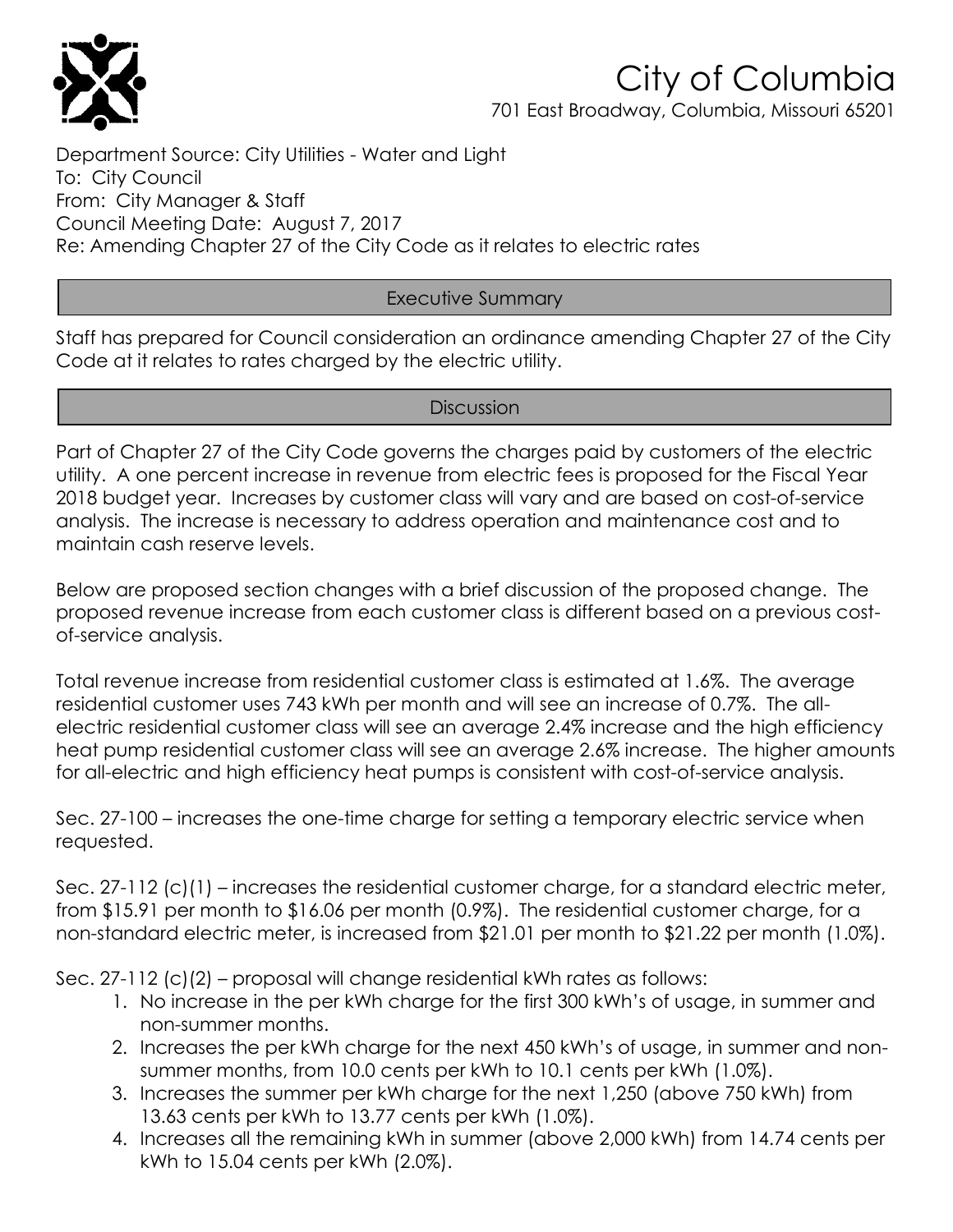

701 East Broadway, Columbia, Missouri 65201

- 5. Increases all the remaining kWh in non-summer (above 750 kWh) from 11.55 cents per kWh to 12.03 cents per kWh (4.2%)
- 6. Increases all the remaining kWh for residential electric heating in non-summer (above 750 kWh) from 9.61 cents per kWh to 10.43 cents per kWh (8.5%).

Sec. 27-112 (d) – Makes the "residential heat pump rate" part of Sec. 27-112 instead of separated into Sec. 27-113.

- 1. All rate changes outlined in Sec. 27-112 apply to heat pump customers except:
- 2. Increases all the remaining kWh in non-summer (above 750 kWh) from 9.11 cents per kWh to 9.87 cents per kWh (8.3%).

Sec. 27-112 (e) – Changes section letter from (d) and defines the Minimum charge as the applicable customer charge.

Sec. 27-112 (f) & (g) – Changes section letters due to insertion of new section (d).

All of Sec. 27-113 is eliminated and incorporated into Sec. 27-112.

Total revenue increase from the small general service customer class is estimated at 0.8%.

Sec. 27-114 (c)(1) – increases the customer charge, for single-phase service, from \$15.91 per month to \$16.06 per month (0.9%) for small general service customers and increases the customer charge, for three-phase service, from \$26.22 per month to \$26.48 (1.0%) per month for small general service customers.

Sec. 27-114 (c)(2) - proposal will change small general service kWh rates as follows:

- 1. No increases in the per kWh charge for the first 500 kWh's of usage, in summer and non-summer months.
- 2. Increases the summer per kWh charge for the next 1,000 kWh (above 500) from 10.4 cents per kWh to 10.51 cents per kWh (1.0%).
- 3. Increases all the remaining kWh in summer (above 1,500 kWh) from 14.35 cents per kWh to 14.5 cents per kWh (1.0%).
- 4. Increases all the remaining kWh in non-summer (above 500 kWh) from 10.4 cents per kWh to 10.51 cents per kWh (1.0%).

Sec. 27-114 (d) – applies the same per kWh increases to electric heating small general service customers as in Sec. 27-114 (c)(2) except the non-summer all remaining kWh (above 500 kWh) is increased from 9.59 cents per kWh to 9.69 cents per kWh (1.0%).

Sec. 27-114 (e) – applies the same per kWh increases to high efficiency heat pump small general service customers as in Sec. 27-114 (c)(2) except the non-summer all remaining kWh (above 500 kWh) is increased from 9.04 cents per kWh to 9.19 cents per kWh (1.7%).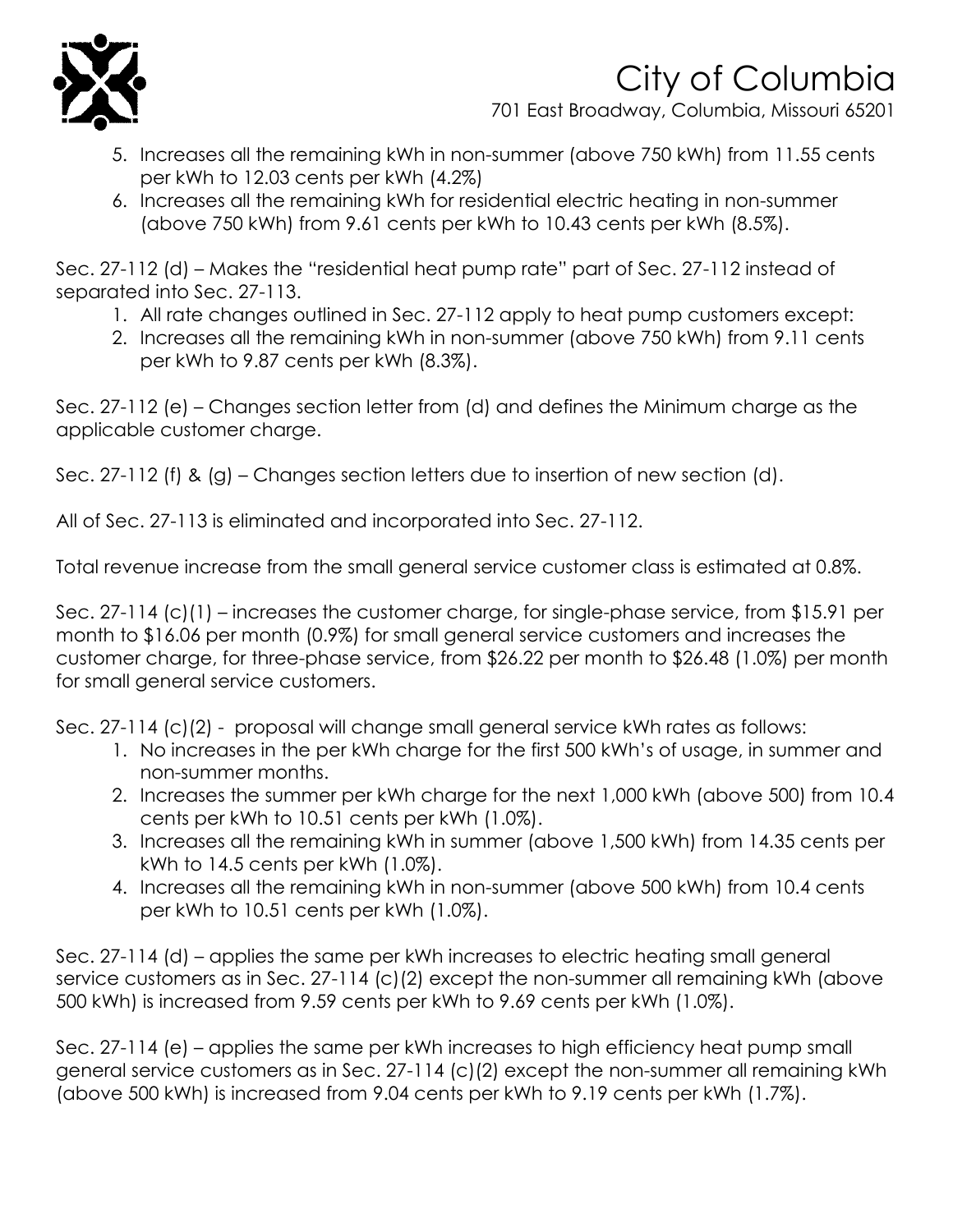

701 East Broadway, Columbia, Missouri 65201

Sec. 27-114 (f) – changes the Minimum bill, for single-phase service from \$15.91 to \$16.06 per month (0.9%) and the Minimum bill, for three-phase service, from \$26.22 to \$26.48 per month  $(1.0\%)$ .

Sec. 27-114 (l) – this section allows small general service customers to voluntarily select a demand rate instead of an energy only rate. The three subsections are increased as follows:

- (1) Increases the customer charge from \$45.90 per month to \$46.13 per month (0.5%).
- (2) Increases the demand charge in summer from \$15.91 per kW to \$15.99 per kW (0.5%) and increases the demand charge in non-summer from \$12.75 per kW to \$12.82 per kW (0.5%).
- (3) Increases the energy charge in summer from 5.74 cents per kWh to 5.77 cents per kWh (0.5%) and increases the energy charge in non-summer from 5.00 cents per kWh to 5.03 cents per kWh (0.6%).

Total revenue increase from the interruptible customer class is estimated at 0.6%.

Sec. 27-115 (c) – the interruptible service rate allows large general service and industrial customers to pay a discounted rate by voluntarily taking service interruption based on the request of the electric utility. The three subsections are increased as follows:

- (1) Increases the customer charge from \$61.20 per month to \$61.51 per month (0.5%).
- (2) Increases the demand charge in summer from \$10.28 per kW to \$10.34 per kW (0.6%) and increases the demand charge in non-summer from \$8.23 per kW to \$8.28 per kW (0.6%).
- (3) Increases the energy charge in summer from 4.78 cents per kWh to 4.81 cents per kWh (0.6%) and increases the energy charge in non-summer from 4.47 cents per kWh to 4.5 cents per kWh (0.7%).

Total revenue increase from the large general service customer class is estimated at 0.5%.

Sec. 27-116 (c) – the large general service rate applies to all non-residential customers that fall within a summer demand range greater than 25 kW and less than 750 kW, unless the customer qualifies for and has volunteered for another applicable rate. The three subsections are increased as follows:

- (1) Increases the customer charge from \$45.90 per month to \$46.13 per month (0.5%).
- (2) Increases the minimum demand charge in summer from \$367.20 per month to \$369.04 per month (0.5%) and increases the minimum demand charge in nonsummer from \$275.40 per month to \$276.78 per month (0.5%). Increases the demand charge, for all kW greater than 25 kW, in summer from \$15.91 per kW to \$15.99 per kW (0.5%) and increases the demand charge, for all kW greater than 25 kW, in non-summer from \$12.75 per kW to \$12.82 per kW (0.5%).
- (3) Increases the energy charge in summer from 5.74 cents per kWh to 5.77 cents per kWh (0.5%) and increases the energy charge in non-summer from 5.0 cents per kWh to 5.03 cents per kWh (0.6%).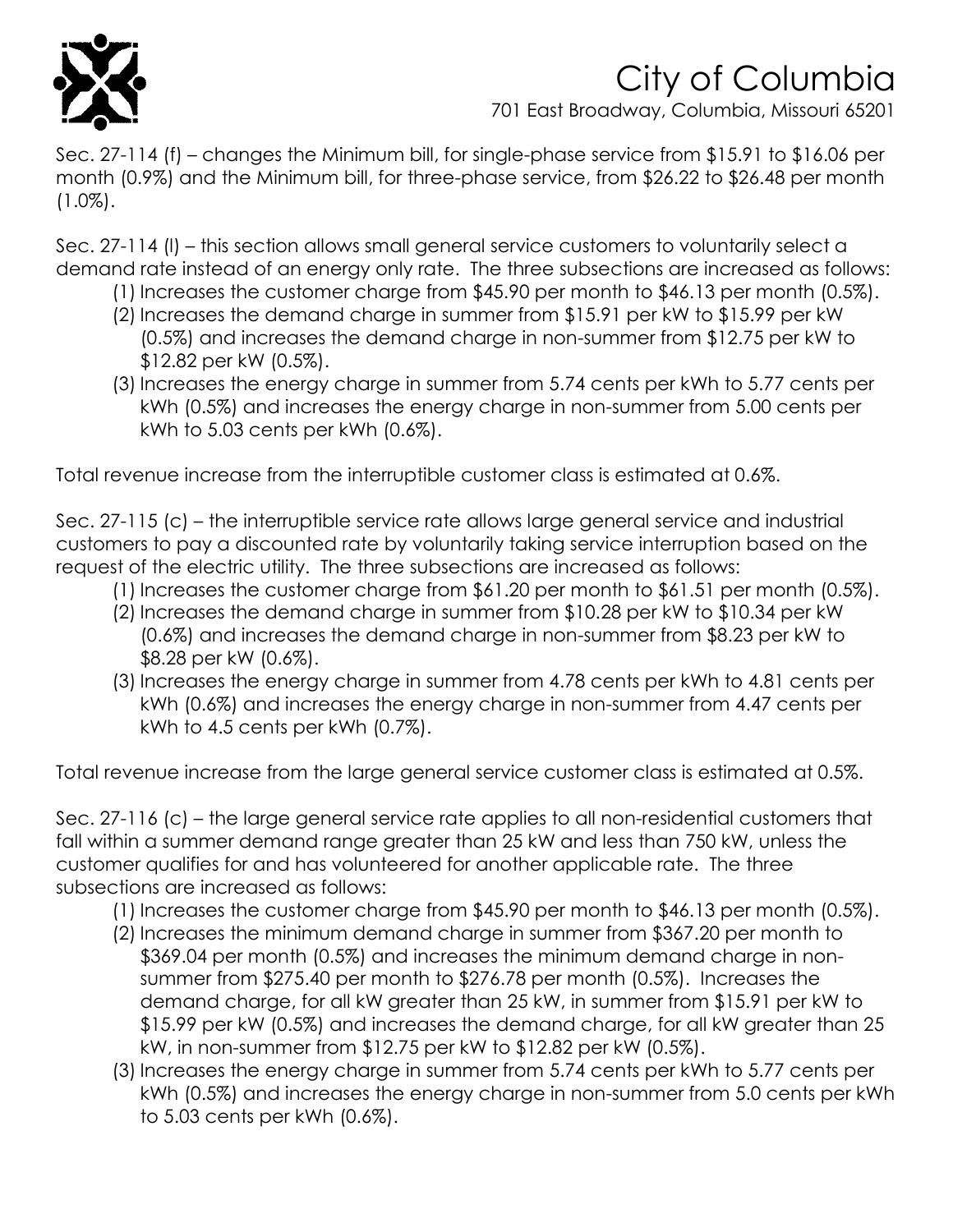

701 East Broadway, Columbia, Missouri 65201

Sec. 27-116 (d) – clarifies that the monthly Minimum bill is the customer charge plus the minimum demand charge plus the charge for any energy used during the month.

Sec. 27-116 (m)(2) - increases the applicable energy charge in summer from 4.592 cents per kWh to 4.62 cents per kWh (0.6%) and increases the energy charge in non-summer from 4.0 cents per kWh to 4.02 cents per kWh (0.5%).

Total revenue increase from the industrial customer class is estimated at 0.5%.

Sec. 27-117 (c) – the industrial service rate applies to all non-residential customers that exceed 750 kW during the summer season, unless the customer qualifies for and has volunteered for another applicable rate. The three subsections are increased as follows:

- (1) Increases the customer charge from \$153.00 per month to \$153.77 per month  $(0.5\%)$ .
- (2) Increases the minimum demand charge in summer from \$15,835.50 per month to \$15,914.43 per month (0.5%) and increases the minimum demand charge in nonsummer from \$12,622.50 per month to \$12,685.62 per month (0.5%). Increases the demand charge, for all kW greater than 750 kW, in summer from \$21.11 per kW to \$21.22 per kW (0.5%) and increases the demand charge, for all kW greater than 750 kW, in non-summer from \$16.83 per kW to \$16.92 per kW (0.5%).
- (3) Increases the energy charge in summer from 4.82 cents per kWh to 4.85 cents per kWh (0.6%) and increases the energy charge in non-summer from 4.12 cents per kWh to 4.14 cents per kWh (0.5%).

Sec. 27-117(d) – clarifies that the monthly Minimum bill is the customer charge plus the minimum demand charge plus the charge for any energy used during the month.

Sec. 27-117(f) – clarifies the minimum monthly demand charge.

Sec. 27-117 (k)(2) – increases the summer kWh charge during the defined off-peak period from 3.76 cents per kWh to 3.78 cents per kWh (0.5%) for qualified industrial customers and increases the non-summer kWh charge during the defined off-peak period from 3.37 cents per kWh to 3.39 (0.6%) cents per kWh for qualified industrial customers.

Sec. 27-117 (k)(4) – clarifies the minimum monthly demand charge.

Sec. 27-117 (l)(2) – increases the summer kWh charge during the defined off-peak period from 3.86 cents per kWh to 3.88 cents per kWh (0.5%) for qualified industrial customers and increases the non-summer kWh charge during the defined off-peak period from 3.46 cents per kWh to 3.48 cents per kWh (0.6%) for qualified industrial customers.

Sec. 27-119(d) and (e) – increases the monthly customer charge for data transfer and communication equipment rate from \$10.85 to \$16.06 (48.0%); no change in per kWh charge; and, defines the minimum monthly bill as \$16.06.